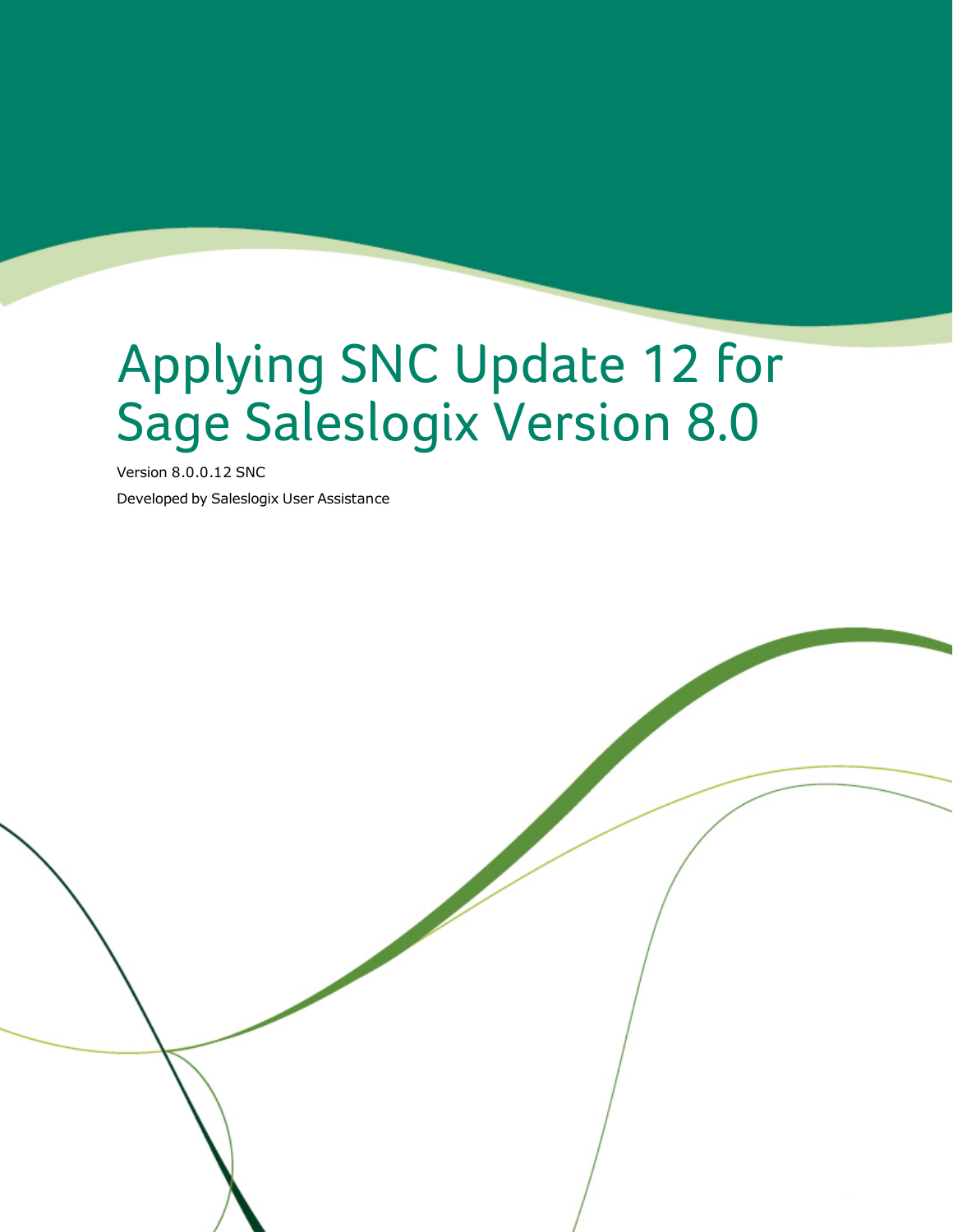## **Applying SNC Update 12 for Sage Saleslogix v8.0**

| Documentation<br><b>Comments</b> | This documentation was developed by Saleslogix User Assistance. For content<br>revisions, questions, or comments, contact the Saleslogix writers at<br>saleslogix.techpubs@swiftpage.com.                                                                                                                                                                                                                                                                                                                                                                                                                                                                                                                                                                           |  |
|----------------------------------|---------------------------------------------------------------------------------------------------------------------------------------------------------------------------------------------------------------------------------------------------------------------------------------------------------------------------------------------------------------------------------------------------------------------------------------------------------------------------------------------------------------------------------------------------------------------------------------------------------------------------------------------------------------------------------------------------------------------------------------------------------------------|--|
| <b>Address</b>                   | Saleslogix<br>8800 North Gainey Center Drive, Suite 200<br>Scottsdale, AZ 85258<br><b>USA</b>                                                                                                                                                                                                                                                                                                                                                                                                                                                                                                                                                                                                                                                                       |  |
| <b>Version</b>                   | Version 8.0.0.12 SNC<br>2014                                                                                                                                                                                                                                                                                                                                                                                                                                                                                                                                                                                                                                                                                                                                        |  |
| Copyright                        | Copyright © 1997-2014, SalesLogix N.A, LLC. All rights reserved                                                                                                                                                                                                                                                                                                                                                                                                                                                                                                                                                                                                                                                                                                     |  |
|                                  | This product and related documentation are protected by copyright and are<br>distributed under licenses restricting their use, copying, distribution, and<br>decompilation. No part of this product or related documentation may be reproduced<br>in any form by any means without prior written authorization of Saleslogix and its<br>licensors, if any.                                                                                                                                                                                                                                                                                                                                                                                                          |  |
| <b>Trademarks</b>                | Swiftpage, Act!, SalesLogix, and the Swiftpage product and service names mentioned<br>herein are registered trademarks or trademarks of Swiftpage ACT! LLC, or its<br>affiliated entities. All other trademarks are property of their respective owners.                                                                                                                                                                                                                                                                                                                                                                                                                                                                                                            |  |
| <b>Disclaimer</b>                | Saleslogix has thoroughly reviewed this manual. All statements, technical<br>information, and recommendations in this manual and in any guides or related<br>documents are believed reliable, but the accuracy and completeness thereof are not<br>guaranteed or warranted, and they are not intended to be, nor should they be<br>understood to be, representations or warranties concerning the products described.<br>Saleslogix assumes no responsibility or liability for errors or inaccuracies with<br>respect to this publication or usage of information. Further, Saleslogix reserves the<br>right to make changes to the information described in this manual at any time without<br>notice and without obligation to notify any person of such changes. |  |
| <b>Technical Support</b>         | Technical Support is available to Saleslogix customers with support contracts directly<br>from Swiftpage, and to Certified Business Partners. Calls are answered during<br>business hours, Monday through Friday, excluding holidays.                                                                                                                                                                                                                                                                                                                                                                                                                                                                                                                               |  |
|                                  | Partners with a valid technical support contract and a Web access code can request<br>technical support electronically on the Partner Support Portal Web site:<br>www.saleslogix.com/partners.                                                                                                                                                                                                                                                                                                                                                                                                                                                                                                                                                                      |  |
|                                  | Customers with a valid technical support contract and a Web access code can<br>request technical support electronically on the Customer Support Portal Web site:<br>www.saleslogix.com/customers.                                                                                                                                                                                                                                                                                                                                                                                                                                                                                                                                                                   |  |
|                                  | Revisions to this book are available through both Portal Web sites. Check regularly for<br>current Saleslogix product documentation.                                                                                                                                                                                                                                                                                                                                                                                                                                                                                                                                                                                                                                |  |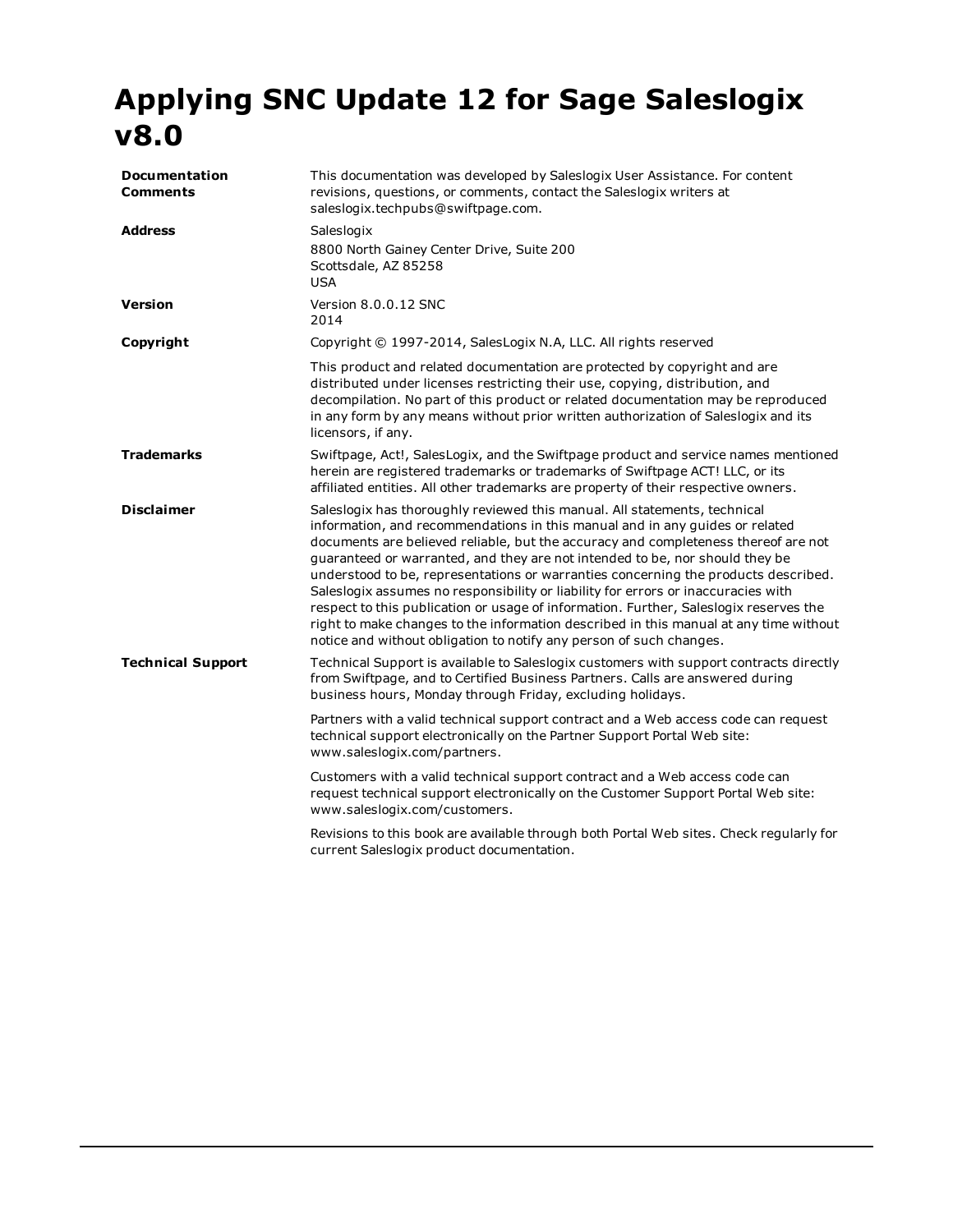# **Applying SNC Update 12 for Sage Saleslogix Version 8.0**

This document describes SNC Update 12 for Sage Saleslogix version 8.0. SNC Updates provide modifications to pieces of Sage Saleslogix such as the Provider, SLXServer, Admin, Architect, see target Client, SpeedSearch, Sync Server, Sync Client, and so forth. Applying these updates may also be required for Web environments when the fix is for the Provider, SLXServer, or SpeedSearch.

#### **Prerequisites**

The following Sage Saleslogix software must be installed before installing this update:

- Sage Saleslogix version 8.0
- Installations of Sage Saleslogix v8.0 that were upgraded from v7.5.4 require Update 00 for Sage SalesLogix version 8.0. This prerequisite does not apply to any other Sage SalesLogix installation scenario (such as an upgrade from 7.5.3 or earlier, or as a new installation of 8.0).



Do not install SNC Update 12 for Sage Saleslogix 8.0 on any other Sage Saleslogix version.

Sage SalesLogix v8.0 can be installed on Microsoft Windows 8 and 2012, however some additional installation steps are required. See *Installing Sage SalesLogix on Microsoft Windows 8, Windows Server 2012 and Internet Explorer 10* for detailed steps.

## **Issues Fixed in This Update**

SNC Update 12 for Sage Saleslogix version 8.0 addresses the following issues:

| <b>Defect</b> | <b>Description</b>                                                                                                                                                  |
|---------------|---------------------------------------------------------------------------------------------------------------------------------------------------------------------|
| 13093103      | When an offline Web Client user creates a record and synchronizes, the<br>record is returned to the create user as an insert which results in<br>duplicate records. |